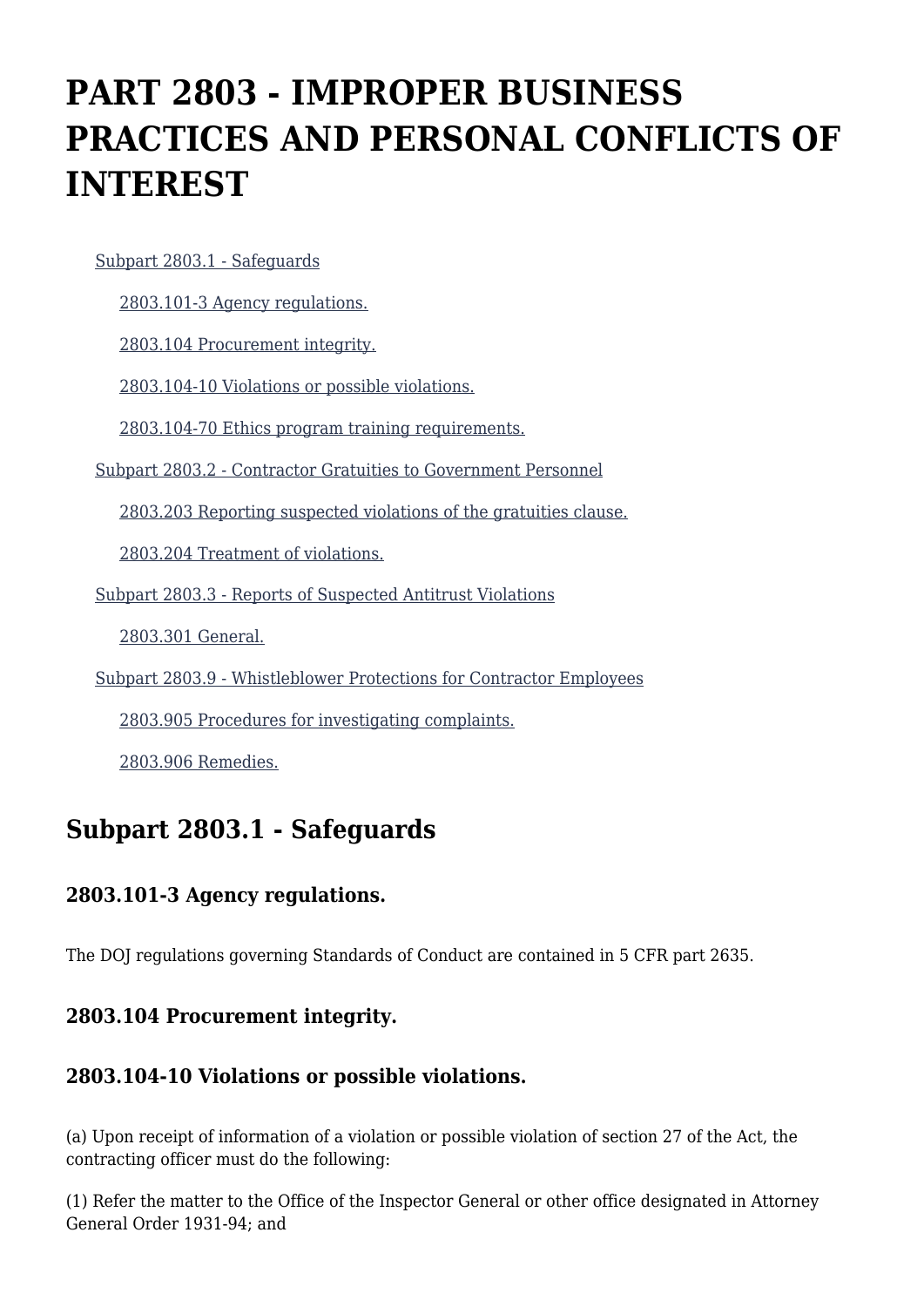(2) Make the determination required by FAR 3.104-10(a) and follow the procedures prescribed therein.

(b) The individual referenced in FAR 3.104-10(a)

(1) is the Bureau Procurement Chief.

(c) The HCA must follow the criteria contained in FAR  $3.104-10(q)$  when designating authority under this subpart.

(d) The HCA, or designee, shall refer information regarding actual or possible violations of section 27 of the Act to the Office of the Inspector General or other office designated in Attorney General Order 1931-94 for guidance before taking action.

(e) If the HCA, or designee, receiving the information of a violation, or possible violation, determines that award is justified by urgent and compelling circumstances, or is otherwise in the interest of the Government, then the contracting officer may be authorized to award the contract after notification to the Office of the Inspector General or other office designated in Attorney General Order 1931-94.

(f) The contracting officer will be advised, or directed by the HCA, or designee, as to the action to be taken. The types of actions that would normally be taken when a violation has occurred that affected the outcome of a procurement are listed in FAR 3.104-11(d).

(g) The PE shall be advised of all instances where violations have been determined to have occurred. Information must describe the violation as well as actions taken.

# **2803.104-70 Ethics program training requirements.**

It is the responsibility of the bureaus to provide training for "procurement officials" concerning the requirements of FAR 3.104. The bureau procurement training efforts should be coordinated with the Department's Ethics Official, who is responsible for developing agency ethics training plans, to include briefings on ethics and standards of conduct for employees who are contracting officers and procurement officials. The Ethics Official should be contacted directly to schedule training.

# **Subpart 2803.2 - Contractor Gratuities to Government Personnel**

# **2803.203 Reporting suspected violations of the gratuities clause.**

DOJ personnel shall report suspected violations of the gratuities clause to the contracting officer or chief of the contracting office in writing. The report shall clearly state the circumstances surrounding the incident, including the nature of the gratuity, the behavior or action the gratuity was to influence, and the persons involved. The contracting officer, after review, shall forward the report along with his or her recommendations regarding the treatment of the violation in accordance with FAR 3.204(c) to the HCA or designee.